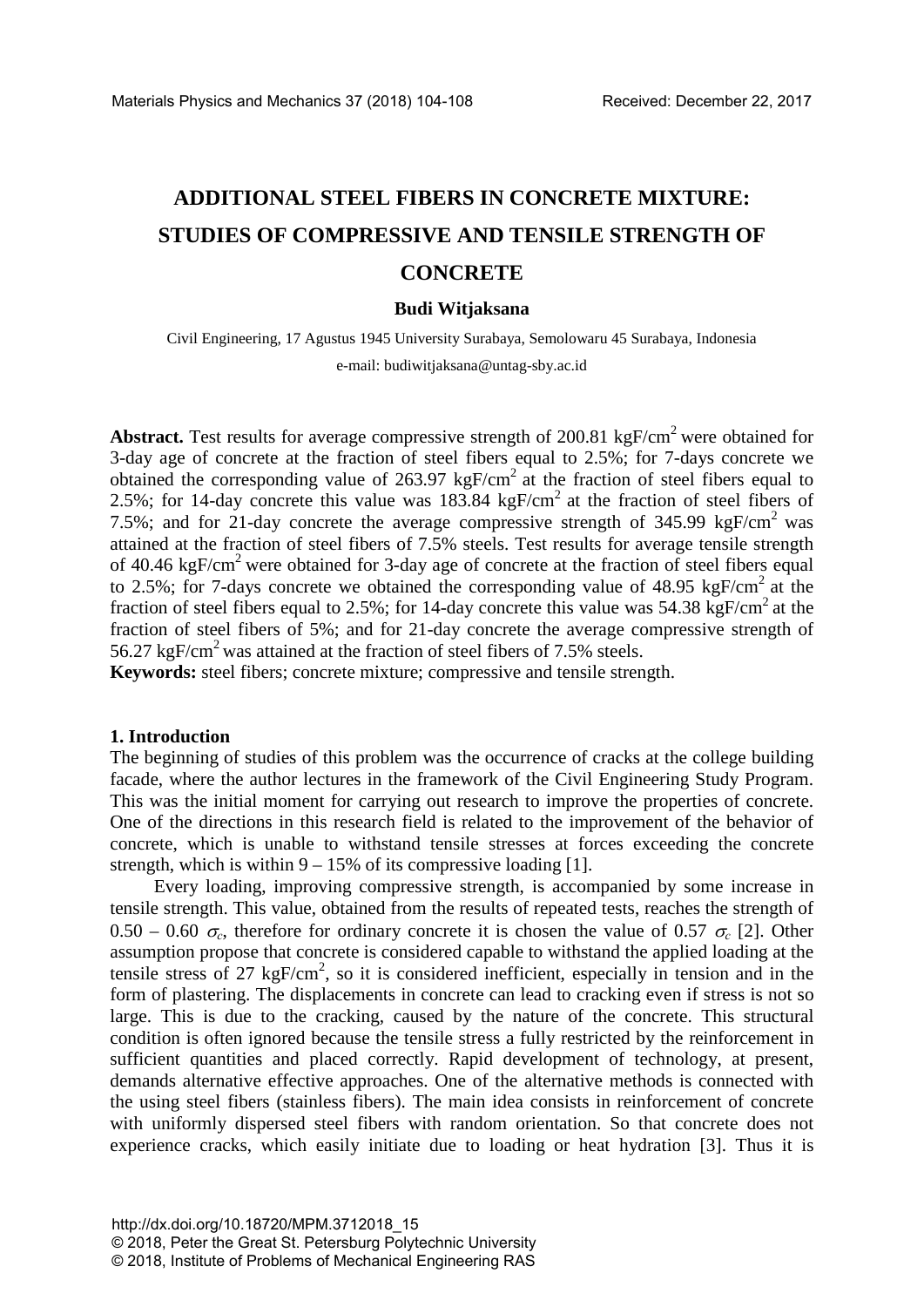expected that the ability of concrete to resist to internal stresses (axial, flexural, and shear) will increase.

## **2. Experiment**

The method applied in this research is experimental method aimed to investigate causal relationship and compare the results. Tests conducted include material testing, namely compressive and tensile strength testing. The research materials used in this research are as follows: water, cement, aggregate, fibers of Fiber Steel (Dramix®3D) with the material properties: tensile strength is  $R_m = 1.345 \text{ N/mm}^2$ ), average tolerances are  $\pm 7.5\%$ , Young's modulus is  $\pm$  210,000 N/mm<sup>2</sup>, geometric sizes of fibers, length is  $l = 35$  mm, diameter  $d = 0.55$  mm, aspect ratio is  $l/d = 65$ .

As the parameters in this study, we consider cement volume weight  $350 \text{ kgF/m}^3$  with a fiber content 2.5%; 5%; 7.5%; 10% (of the weight of cement). The variables are present in Table 1.

| Cement volume        | Length of                        | Water        | Fiber content $(\% )$<br>of the weight of<br>cement | Number of specimens             |                  |
|----------------------|----------------------------------|--------------|-----------------------------------------------------|---------------------------------|------------------|
| weight<br>$(kg/m^3)$ | fibers<br>Dramix <sup>®</sup> 3D | factor<br>of |                                                     | For test<br>$(\sigma_c \& E_c)$ | For test         |
|                      | (mm)                             | cement       |                                                     |                                 | $(\sigma_{\!t})$ |
|                      |                                  |              |                                                     |                                 |                  |
| 350                  | 35                               | 0.5          | 2,5                                                 |                                 |                  |
|                      |                                  |              |                                                     |                                 |                  |
|                      |                                  |              | 7.5                                                 |                                 |                  |
|                      |                                  |              | 10                                                  |                                 |                  |
|                      |                                  |              |                                                     |                                 |                  |

Table 1. Sample parameters.

We tested cylindrical specimens with height of 150 and 300 mm at testing on compressive and tensile strength. The sampling number consisted of 30 specimens and for each composition, 3 test samples (15 samples were tested on compression and tension in each case) are used.

**Compressive strength of concrete**  $(\sigma_c)$ **.** The compressive strength of concrete according to SNI 03-1974-1990 [4] is the parameter, defining quality of a structure. The compressive strength of concrete can be calculated as

 $\sigma_c = P_{max}/A$ , (1)

where  $\sigma_c$  is the applied compressive stress (N/mm<sup>2</sup>),  $P_{max}$  is the maximum compressive load  $(N)$ , *A* is the surface area of the test sample  $(mm^2)$ .

**Tensile strength (** $\sigma$ **<sub>***t***</sub>).** Tensile strength becomes an important part in the study of concrete to resist cracks due to moisture content and temperature, affecting the ability of the concrete in overcoming the effect of initial cracking before final failure. Roughly, normal concrete tensile strength values are only about  $9 - 15\%$  of the compressive strength and can be computed as

 $\sigma_t = 2P/(\pi d d)$ , (2)

where  $\sigma_t$  is the applied tensile stress (N/mm<sup>2</sup>), *P* is the time load for concrete (N), *l* and *d* are the length and diameter of cylindrical sample (mm).

**Flow point determination.** The flow point is the point at which the gradient changes from the incline form to almost flat on the load – displacement plot for reinforced concrete. Fig. 1 shows that, at the first stage the arising strain is still small so the plot is almost vertical in this region. Then the slope of the plot will be few reduced because the concrete is not sufficiently stiff, compared with the previous stage before the concrete subjected to cracking.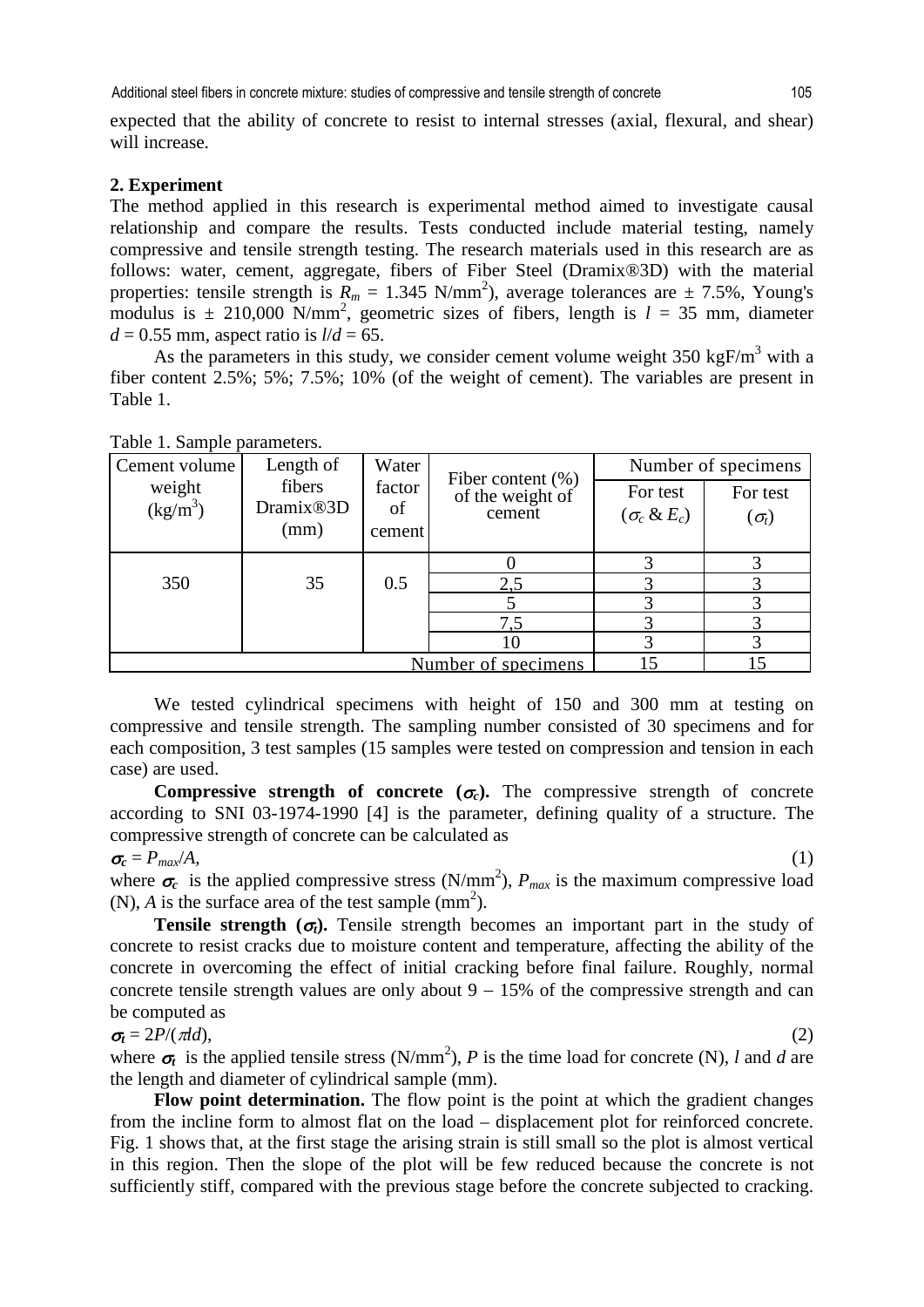After that, the plot will experience gradient changes from inclined to almost horizontal behavior. In order to reinforced concrete to flow, additional large load is required to increase displacements in the reinforced concrete. More details can be seen in Fig. 1.



**Fig. 1.** Moment – curvature plot for reinforced concrete beam.

**Bending.** The bending of the beam is caused by strains arising from external loads. This test uses SNI 03-6861.1-2002 [5] and ASTM C-78 [6] standards, that is, the testing of tensile strength with two applied loads acting on a beam cross-section at the points dividing the beam into 3 sections. The magnitude of concrete bending strength for testing with using two loads can be calculated as

$$
\sigma_l = Pl/(bh^2),
$$

 $),$  (3)

where  $\sigma_l$  is the stress of rupture (MPa), *P* is the applied load (N), *l* is the length of span (mm), *b* is the width of the specimen (mm), *h* is the height of specimen (mm).

## **3. Results**

Research results are present in Tables 2, 3 and Figs. 2, 3; the testing process − in Fig 4.

|  | Percentage<br>of steel fibers | Average compressive strength ( $\text{Kg/cm}^2$ ) |        |         |         |  |
|--|-------------------------------|---------------------------------------------------|--------|---------|---------|--|
|  | mixture                       | 3 Days                                            | 7 Days | 14 Days | 21 days |  |
|  | 0%                            | 181.95                                            | 224.38 | 157.44  | 263.03  |  |
|  | 2.50%                         | 200.81                                            | 263.97 | 175.35  | 290.37  |  |
|  | 5%                            | 150.84                                            | 150.84 | 121.62  | 268.69  |  |
|  | 7.50%                         | 124.44                                            | 164.98 | 183.84  | 345.99  |  |
|  | 10%                           | 151.78                                            | 137.64 | 179.12  | 296.03  |  |

Table 2. Percentage of steel fibers mixture and Average Compressive Strength.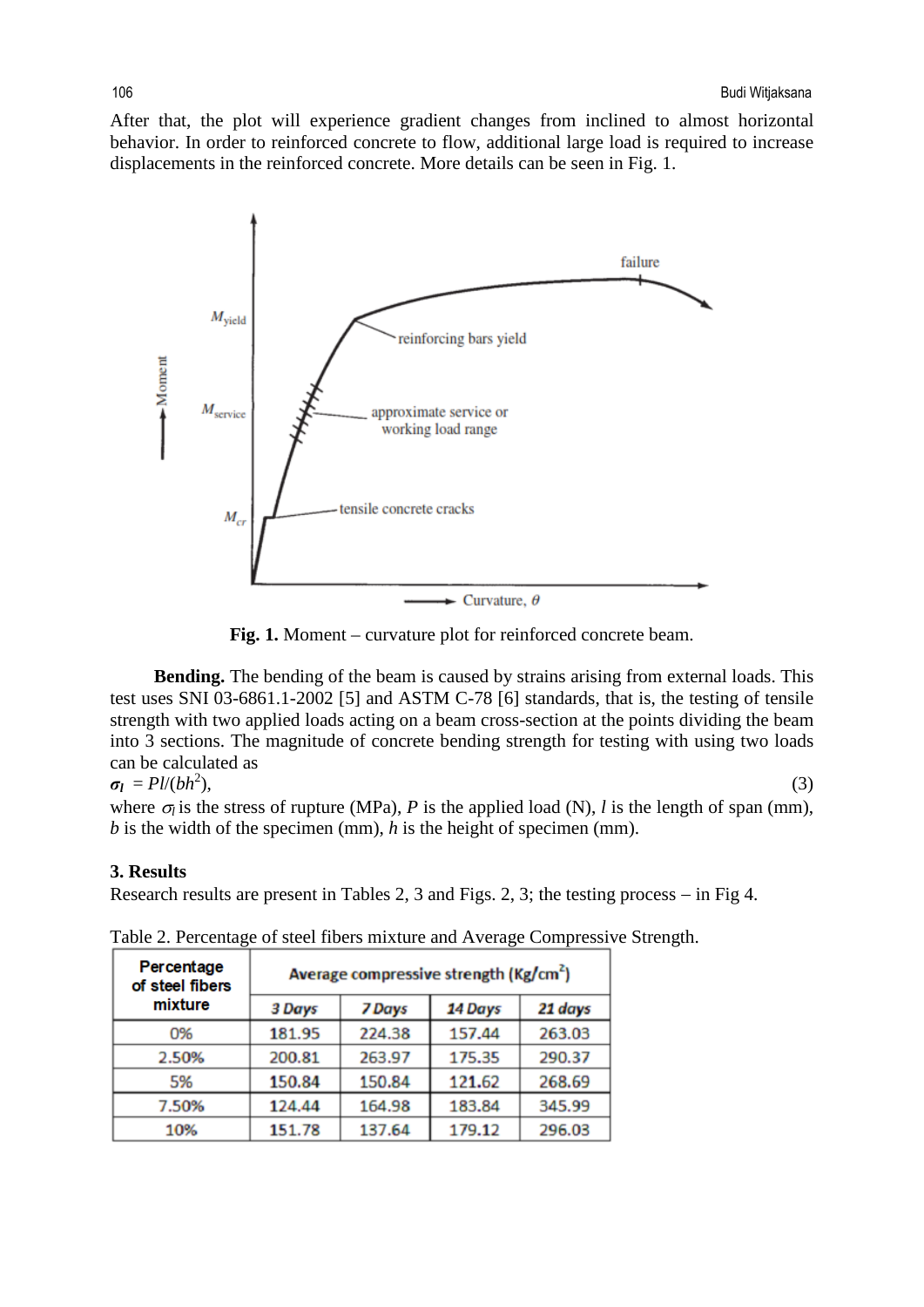Additional steel fibers in concrete mixture: studies of compressive and tensile strength of concrete 107

| Percentage of<br>steel fibers | Average tensile strength (Kg/cm2) |        |         |         |  |
|-------------------------------|-----------------------------------|--------|---------|---------|--|
| mixture                       | 3 Days                            | 7 Days | 14 Days | 21 days |  |
| 0%                            | 40.23                             | 41.41  | 53.2    | 55.56   |  |
| 2.50%                         | 40.46                             | 48.95  | 48.95   | 55.56   |  |
| 5%                            | 34.09                             | 38.34  | 54.38   | 52.02   |  |
| 7.50%                         | 39.99                             | 42.82  | 52.02   | 56.27   |  |
| 10%                           | 35.51                             | 43.53  | 44.94   | 51.08   |  |

Table 3. Percentage of steel fibers mixture and Average Tensile Strength.



Fig. 2. Test results of concrete compressive strength.



Fig. 3. Test result of concrete tensile strength.